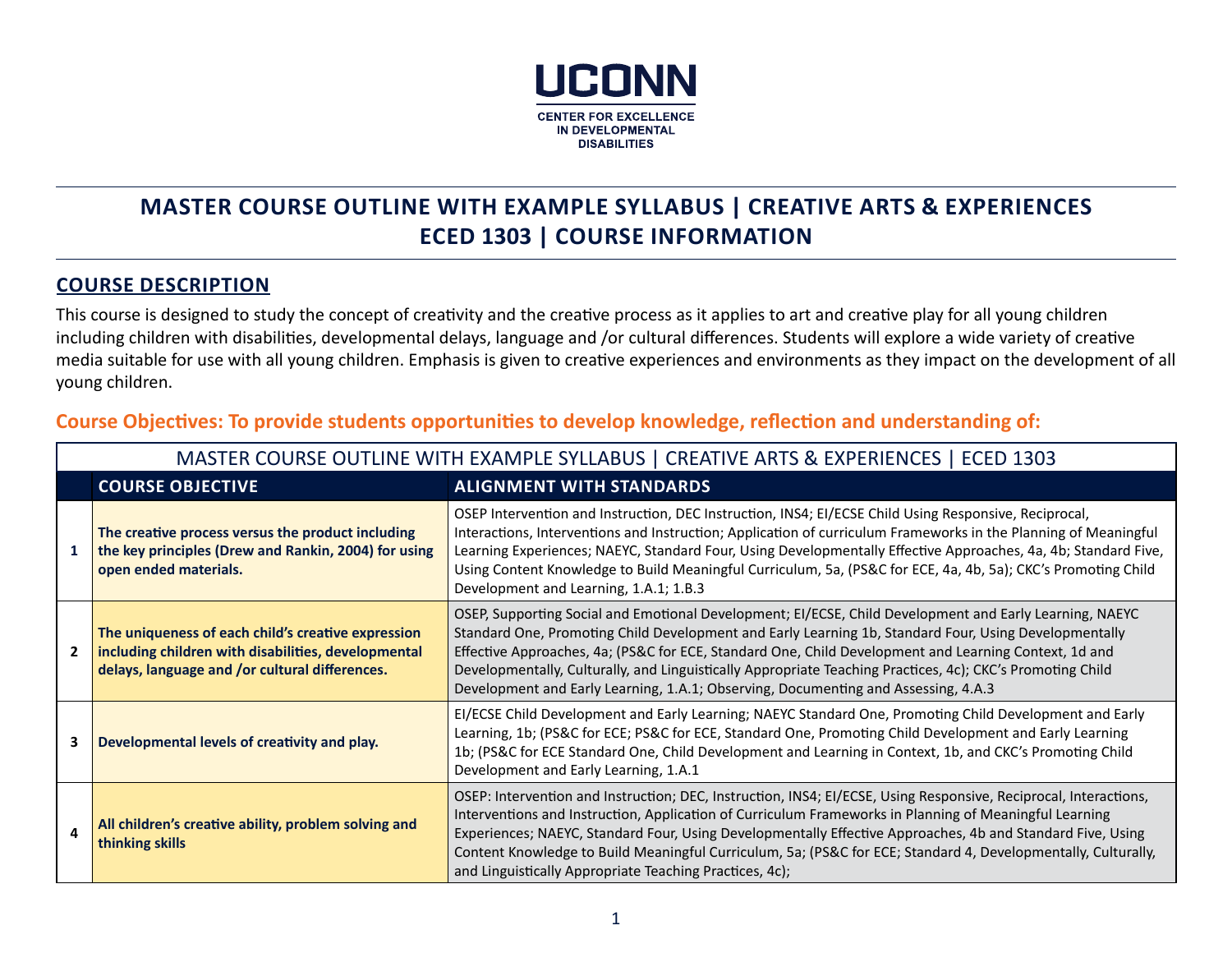|                         | MASTER COURSE OUTLINE WITH EXAMPLE SYLLABUS   CREATIVE ARTS & EXPERIENCES   ECED 1303                                                                                                                                                                                                                           |                                                                                                                                                                                                                                                                                                                                                                                                                                                                                                                                                                                                       |  |  |
|-------------------------|-----------------------------------------------------------------------------------------------------------------------------------------------------------------------------------------------------------------------------------------------------------------------------------------------------------------|-------------------------------------------------------------------------------------------------------------------------------------------------------------------------------------------------------------------------------------------------------------------------------------------------------------------------------------------------------------------------------------------------------------------------------------------------------------------------------------------------------------------------------------------------------------------------------------------------------|--|--|
|                         | <b>COURSE OBJECTIVE</b><br><b>ALIGNMENT WITH STANDARDS</b>                                                                                                                                                                                                                                                      |                                                                                                                                                                                                                                                                                                                                                                                                                                                                                                                                                                                                       |  |  |
| 5                       | The importance of setting up an inviting, aesthetic<br>environment and exposing all children to aesthetics.                                                                                                                                                                                                     | OSEP: Intervention and Instruction; DEC, Instruction INS4, Environments, E4; EI/ECSE Using Responsive,<br>Reciprocal, Interactions, Interventions, & Instruction;                                                                                                                                                                                                                                                                                                                                                                                                                                     |  |  |
| 6                       | <b>Developmentally appropriate environments</b><br>that stimulate creativity and self-expression for<br>all children including children with disabilities,<br>developmental delays, language and/or cultural<br>differences.                                                                                    | OSEP: Intervention and Instruction; DEC, Instruction, INS4; EI/ECSE Using Responsive, Reciprocal, Interactions,<br>Interventions, & Instruction; NAEYC, Standard One, Promoting Child Development and Early Learning 1c; (PS&C<br>for ECE, Standard One, Child Development and Learning Context, 1c)                                                                                                                                                                                                                                                                                                  |  |  |
| $\overline{\mathbf{z}}$ | Practices and techniques which will facilitate creative<br>growth through play for all children including<br>children with disabilities, delays, language and /or<br>cultural differences                                                                                                                       | OSEP Intervention and Instruction; DEC, Instruction, INS4, EI/ECSE, Using Responsive, Reciprocal, Interactions,<br>Interventions, & Instruction; NAEYC, Standard Four, Using Developmentally Effective Approaches, 4a and 4b;<br>(PS&C for ECE; Developmentally, Culturally, and Linguistically Appropriate Teaching Practices, 4a,4b and 4c); CKC's<br>Build a Meaningful Planned Program of Learning and Development, 3.A.3                                                                                                                                                                         |  |  |
| 8                       | Lesson plans based on the Creative Arts Early<br><b>Learning Development Standards (E.L.D.S.) including</b><br>appropriate accommodations and adaptations for all<br>children.                                                                                                                                  | OSEP, Intervention and Instruction, DEC Instruction, INS4; EI/ECSE, Using Responsive, Reciprocal, Interactions,<br>Interventions, & Instruction; Application of Curriculum Frameworks in the Planning of Meaningful Learning<br>Experiences; NAEYC, Standard Four, Using Developmentally Effective Approaches, 4b; Standard 5 Using Content<br>Knowledge to Build Meaningful Curriculum, 5a; (PS&C for ECE; Knowledge, Application, and Integration of Academic<br>Content in the Early Childhood Curriculum, 5b); CKC's, Building a Meaningful Planned Program of Learning and<br>Development, 3.A.3 |  |  |
| 9                       | A variety of art mediums, techniques and tools<br>that will be used for all children's creative art<br>experiences.                                                                                                                                                                                             | OSEP Technology; NAEYC, Standard Four, Using Developmentally Effective Approaches, 4b; Standard 5 Using<br>Content Knowledge to Build Meaningful Curriculum, 5a; (PS&C for ECE; Knowledge, Application, and Integration<br>of Academic Content in the Early Childhood Curriculum, 5b)                                                                                                                                                                                                                                                                                                                 |  |  |
| 10                      | An appreciation for art and artists through<br>understanding of art elements (such as line, volume<br>etc.) and using art vocabulary that would be used<br>when responding to artwork with all children<br>including children with disabilities, developmental<br>delays, language and/or cultural differences. | EI/ECSE; Child Development and Early Learning; and Using Responsive, Reciprocal, Interactions, Interventions, &<br>Instruction; NAEYC, NAEYC, Standard Four, Using Developmentally Effective Approaches, 4a and 4b; (PS&C for<br>ECE; Developmentally, Culturally, and Linguistically Appropriate Teaching Practices, 4a and 4b).                                                                                                                                                                                                                                                                     |  |  |
| 11                      | The facilitation and response to all children's<br>creative play including strategies such as scaffolding,<br>describing, expanding, modeling, asking open-ended<br>questions, etc. and deciding when to intervene in<br>their creative play.                                                                   | OSEP, Supporting Social and Emotional Development; DEC, Interaction, INT2; EI/ECSE; Child Development and<br>Early Learning; and Using Responsive, Reciprocal, Interactions, Interventions, & Instruction; NAEYC, Standard<br>Four, Using Developmentally Effective Approaches, 4a, 4b and 4c; (PS&C for ECE; Developmentally, Culturally, and<br>Linguistically Appropriate Teaching Practices, 4a, 4b and 4c); CKC's, Using Developmentally Effective Approaches<br>for Facilitating Experiences, 2.A.2.                                                                                            |  |  |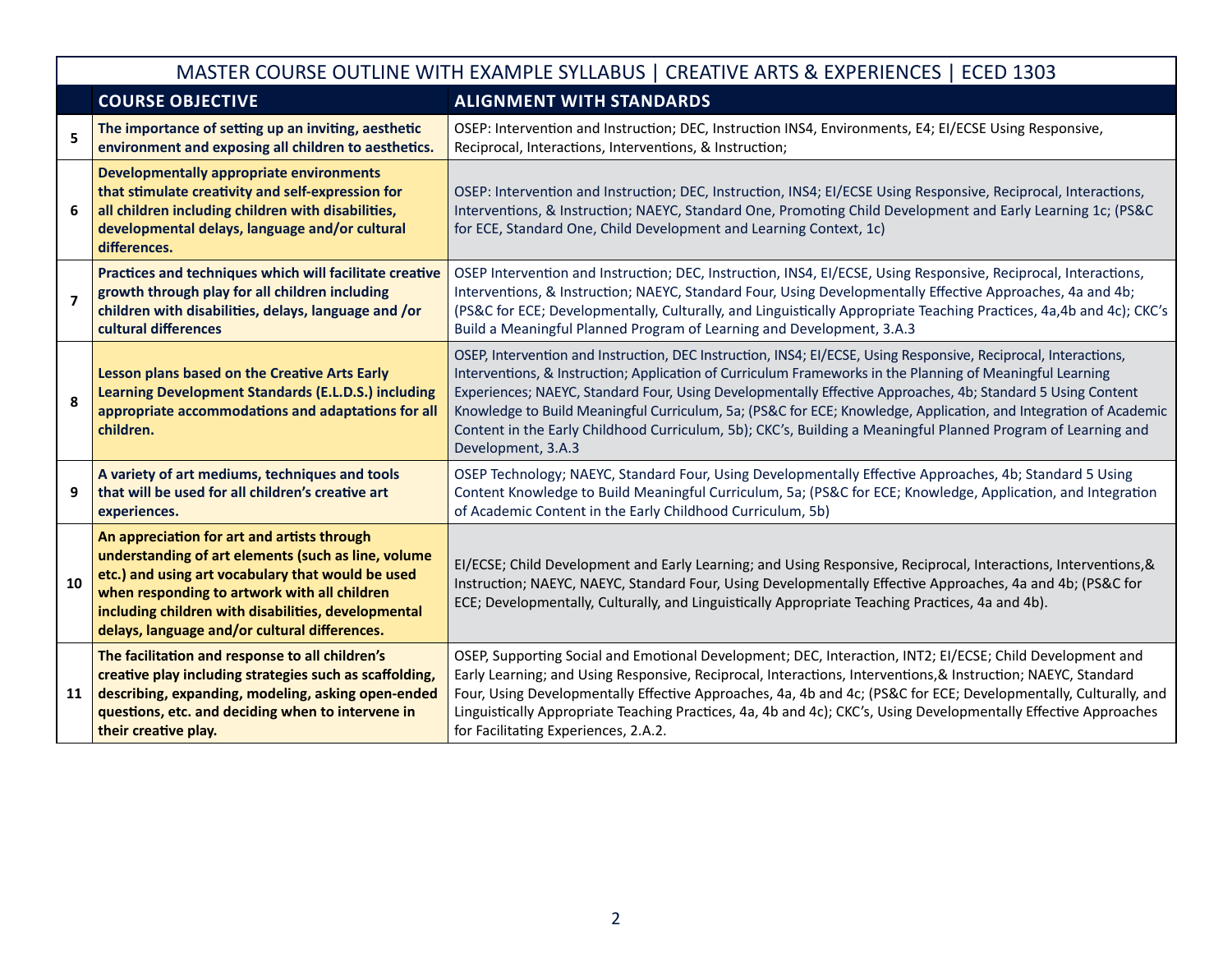# **Student Outcomes: Upon completion of this course, students will be able to:**

|              | MASTER COURSE OUTLINE WITH EXAMPLE SYLLABUS   CREATIVE ARTS & EXPERIENCES   ECED 1303                                                                                                                                      |                                                                                                                                                                                                                                                                                                                                                                                                                                                                                                                                                                                                       |  |  |  |
|--------------|----------------------------------------------------------------------------------------------------------------------------------------------------------------------------------------------------------------------------|-------------------------------------------------------------------------------------------------------------------------------------------------------------------------------------------------------------------------------------------------------------------------------------------------------------------------------------------------------------------------------------------------------------------------------------------------------------------------------------------------------------------------------------------------------------------------------------------------------|--|--|--|
|              | <b>STUDENT OUTCOMES</b>                                                                                                                                                                                                    | <b>ALIGNMENT WITH STANDARDS</b>                                                                                                                                                                                                                                                                                                                                                                                                                                                                                                                                                                       |  |  |  |
| $\mathbf{1}$ | Recognize that the process of creating is more<br>important than the product including the key<br>principles (Drew and Rankin, 2004) for using open<br>ended materials.                                                    | OSEP Intervention and Instruction, DEC Instruction, INS4; EI/ECSE Child Using Responsive, Reciprocal,<br>Interactions, Interventions and Instruction; Application of curriculum Frameworks in the Planning of Meaningful<br>Learning Experiences; NAEYC, Standard Four, Using Developmentally Effective Approaches, 4a, 4b; Standard Five,<br>Using Content Knowledge to Build Meaningful Curriculum, 5a, (PS&C for ECE, 4a, 4b, 5a); CKC's Promoting Child<br>Development and Learning, 1.A.1; 1.B.3                                                                                                 |  |  |  |
| $\mathbf{2}$ | Discuss the uniqueness of all children's creative<br>expression.                                                                                                                                                           | OSEP, Supporting Social and Emotional Development; El/ECSE, Child Development and Early Learning, NAEYC<br>Standard One, Promoting Child Development and Early Learning 1b, Standard Four, Using Developmentally<br>Effective Approaches, 4a; (PS&C for ECE, Standard One, Child Development and Learning Context, 1d and<br>Developmentally, Culturally, and Linguistically Appropriate Teaching Practices, 4c); CKC's Promoting Child<br>Development and Early Learning, 1.A.1; Observing, Documenting and Assessing, 4.A.3                                                                         |  |  |  |
| 3            | Describe developmental levels of creativity and<br>creative play.                                                                                                                                                          | EI/ECSE Child Development and Early Learning; NAEYC Standard One, Promoting Child Development and Early<br>Learning, 1b; (PS&C for ECE; Standard One, Promoting Child Development and Early Learning 1b); and CKC's<br>Promoting Child Development and Early Learning, 1.A.1                                                                                                                                                                                                                                                                                                                          |  |  |  |
| 4            | Facilitate all children's creative ability, problem<br>solving and thinking skills through provocation and<br>questioning.                                                                                                 | SEP: Intervention and Instruction; DEC, Instruction, INS4; EI/ECSE, Using Responsive, Reciprocal, Interactions,<br>Interventions and Instruction, Application of Curriculum Frameworks in Planning of Meaningful Learning<br>Experiences; NAEYC, Standard Four, Using Developmentally Effective Approaches, 4b and Standard Five, Using<br>Content Knowledge to Build Meaningful Curriculum, 5a; (PS&C for ECE; Standard 4, Developmentally, Culturally,<br>and Linguistically Appropriate Teaching Practices, 4c)                                                                                    |  |  |  |
| 5            | Set up an inviting, aesthetic environment and discuss<br>the importance of exposing all children to aesthetics.                                                                                                            | OSEP, Intervention and Instruction; DEC, Instruction INS4, Environments, E4; EI/ECSE Using Responsive,<br>Reciprocal, Interactions, Interventions, & Instruction                                                                                                                                                                                                                                                                                                                                                                                                                                      |  |  |  |
| 6            | Plan developmentally appropriate environments<br>that stimulate creativity and self-expression for<br>all children including children with disabilities,<br>developmental delays, language and/or cultural<br>differences. | OSEP: Intervention and Instruction; DEC, Instruction, INS4; EI/ECSE Interaction, Intervention, Instruction; NAEYC,<br>Standard One, Promoting Child Development and Early Learning 1c; (PS&C for ECE; Standard One, Promoting<br>Child Development and Early Learning 1c)                                                                                                                                                                                                                                                                                                                             |  |  |  |
| 7            | Use practices and techniques which will facilitate<br>creative growth through play for all children<br>including children with disabilities, delays, language<br>and /or cultural differences                              | OSEP Intervention and Instruction; DEC, Instruction, INS4, EI/ECSE, Using Responsive, Reciprocal, Interactions,<br>Interventions, & Instruction; NAEYC, Standard Four, Using Developmentally Effective Approaches, 4a and 4b;<br>(PS&C for ECE; Developmentally, Culturally, and Linguistically Appropriate Teaching Practices, 4a,4b and 4c); CKC's<br>Build a Meaningful Planned Program of Learning and Development, 3.A.3                                                                                                                                                                         |  |  |  |
| 8            | Write lesson plans using the Creative Arts Early<br><b>Learning Development Standards (E.L.D.S.) including</b><br>appropriate accommodations and adaptations for all<br>children.                                          | OSEP, Intervention and Instruction, DEC Instruction, INS4; EI/ECSE, Using Responsive, Reciprocal, Interactions,<br>Interventions, & Instruction; Application of Curriculum Frameworks in the Planning of Meaningful Learning<br>Experiences; NAEYC, Standard Four, Using Developmentally Effective Approaches, 4b; Standard 5 Using Content<br>Knowledge to Build Meaningful Curriculum, 5a; (PS&C for ECE; Knowledge, Application, and Integration of Academic<br>Content in the Early Childhood Curriculum, 5b); CKC's, Building a Meaningful Planned Program of Learning and<br>Development, 3.A.3 |  |  |  |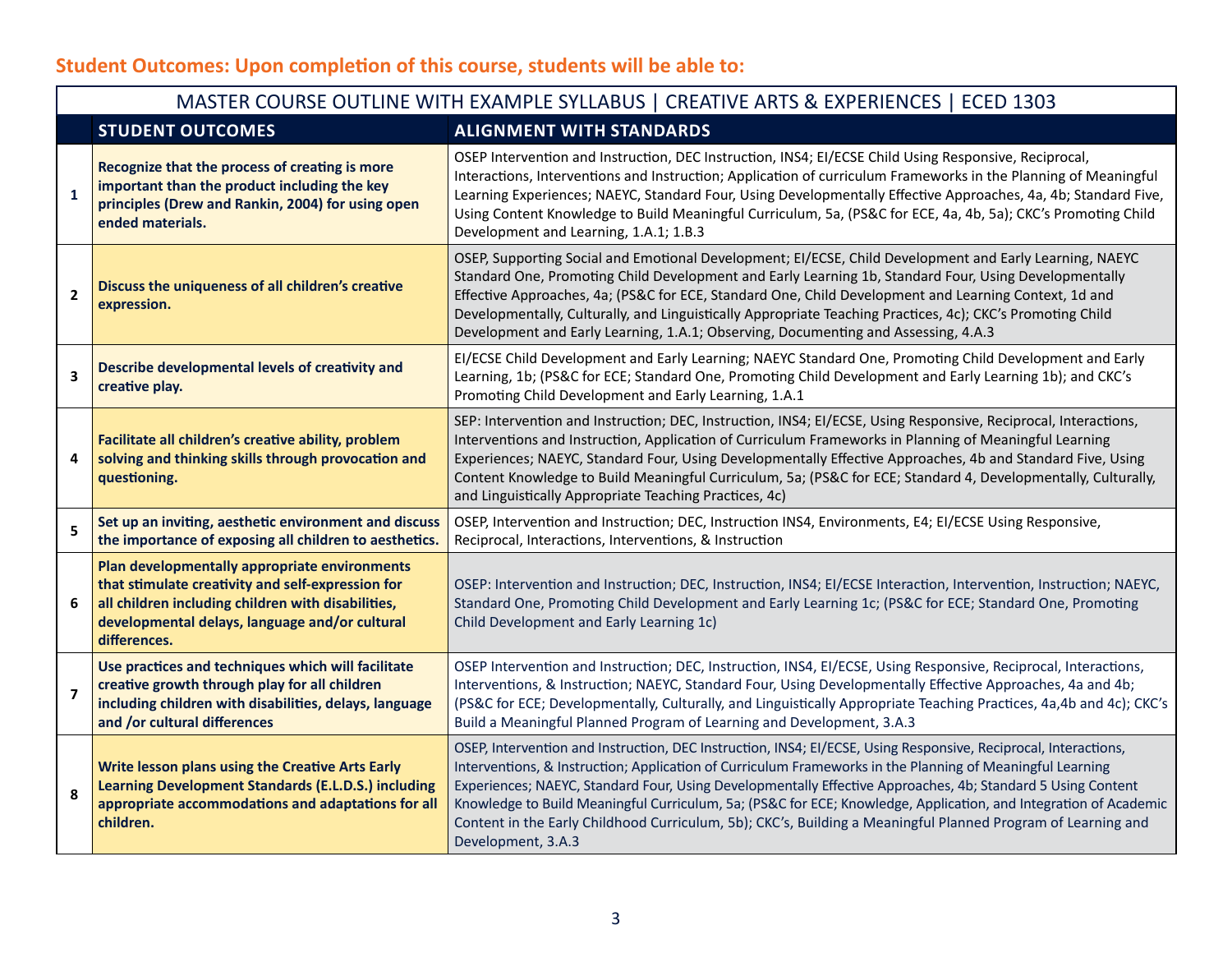|    | MASTER COURSE OUTLINE WITH EXAMPLE SYLLABUS   CREATIVE ARTS & EXPERIENCES   ECED 1303                                                                                                                                                                                                                                      |                                                                                                                                                                                                                                                                                                                                                                                                                                                                                                            |  |
|----|----------------------------------------------------------------------------------------------------------------------------------------------------------------------------------------------------------------------------------------------------------------------------------------------------------------------------|------------------------------------------------------------------------------------------------------------------------------------------------------------------------------------------------------------------------------------------------------------------------------------------------------------------------------------------------------------------------------------------------------------------------------------------------------------------------------------------------------------|--|
|    | <b>STUDENT OUTCOMES</b>                                                                                                                                                                                                                                                                                                    | <b>ALIGNMENT WITH STANDARDS</b>                                                                                                                                                                                                                                                                                                                                                                                                                                                                            |  |
|    | Utilize a variety of art mediums, techniques and<br>tools that will be used for children's creative art<br>experiences.                                                                                                                                                                                                    | OSEP, Technology; NAEYC, Standard Four, Using Developmentally Effective Approaches, 4b; Standard 5 Using<br>Content Knowledge to Build Meaningful Curriculum, 5a; (PS&C for ECE; Knowledge, Application, and Integration<br>of Academic Content in the Early Childhood Curriculum, 5b)                                                                                                                                                                                                                     |  |
| 10 | Demonstrate an appreciation for art and artists<br>through understanding of art elements (such as line,<br>volume etc.) and using art vocabulary that would be<br>used when responding to artwork with all children<br>including children with disabilities, developmental<br>delays, language and/or cultural differences | EI/ECSE; Child Development and Early Learning; and Using Responsive, Reciprocal, Interactions, Interventions, &<br>Instruction; NAEYC, NAEYC, Standard Four, Using Developmentally Effective Approaches, 4a and 4b; (PS&C for<br>ECE; Developmentally, Culturally, and Linguistically Appropriate Teaching Practices, 4a and 4b).                                                                                                                                                                          |  |
| 11 | Facilitate and respond to all children's creative play<br>using strategies including scaffolding, describing,<br>expanding, modeling, asking open-ended questions,<br>etc. and deciding when to intervene in creative play.                                                                                                | OSEP, Supporting Social and Emotional Development; DEC, Interaction, INT2; EI/ECSE; Child Development and<br>Early Learning; and Using Responsive, Reciprocal, Interactions, Interventions, & Instruction; NAEYC, Standard<br>Four, Using Developmentally Effective Approaches, 4a, 4b and 4c; (PS&C for ECE; Developmentally, Culturally, and<br>Linguistically Appropriate Teaching Practices, 4a, 4b and 4c); CKC's, Using Developmentally Effective Approaches<br>for Facilitating Experiences, 2.A.2. |  |

# **Course Content:**

|                                                          | MASTER COURSE OUTLINE WITH EXAMPLE SYLLABUS   CREATIVE ARTS & EXPERIENCES   ECED 1303                                                                                   |                                                                                                                                                                                                                                                                                                                                                                                                                                                                                                                                              |  |
|----------------------------------------------------------|-------------------------------------------------------------------------------------------------------------------------------------------------------------------------|----------------------------------------------------------------------------------------------------------------------------------------------------------------------------------------------------------------------------------------------------------------------------------------------------------------------------------------------------------------------------------------------------------------------------------------------------------------------------------------------------------------------------------------------|--|
| <b>ALIGNMENT WITH STANDARDS</b><br><b>COURSE CONTENT</b> |                                                                                                                                                                         |                                                                                                                                                                                                                                                                                                                                                                                                                                                                                                                                              |  |
|                                                          | <b>Understanding Creativity</b>                                                                                                                                         | OSEP Intervention and Instruction, DEC Instruction, INS4; EI/ECSE Child Using Responsive, Reciprocal,<br>Interactions, Interventions and Instruction; Application of curriculum Frameworks in the Planning of Meaningful<br>Learning Experiences; NAEYC, Standard Four, Using Developmentally Effective Approaches, 4a, 4b; Standard Five,<br>Using Content Knowledge to Build Meaningful Curriculum, 5a, (PS&C for ECE, 4a, 4b, 5a); CKC's Promoting Child<br>Development and Learning, 1.A.1; 1.B.3                                        |  |
|                                                          | <b>Creative thinking and expression</b>                                                                                                                                 | OSEP, Supporting Social and Emotional Development; EI/ECSE, Child Development and Early Learning, NAEYC<br>Standard One, Promoting Child Development and Early Learning 1b, Standard Four, Using Developmentally<br>Effective Approaches, 4a; (PS&C for ECE, Standard One, Child Development and Learning Context, 1d and<br>Standard Four, Developmentally, Culturally, and Linguistically Appropriate Teaching Practices, 4c); CKC's<br>Promoting Child Development and Early Learning, 1.A.1; Observing, Documenting and Assessing, 4.A.3 |  |
|                                                          | Developmental levels of play and creativity for<br>all children including children with disabilities,<br>developmental delays, language and/or cultural<br>differences. | EI/ECSE Child Development and Early Learning; NAEYC Standard One, Promoting Child Development and Early<br>Learning, 1b; (PS&C for ECE; PS&C for ECE, Standard One, Promoting Child Development and Early Learning<br>1b; (PS&C for ECE Standard One, Child Development and Learning in Context, 1b) and CKC's Promoting Child<br>Development and Early Learning, 1.A.1                                                                                                                                                                      |  |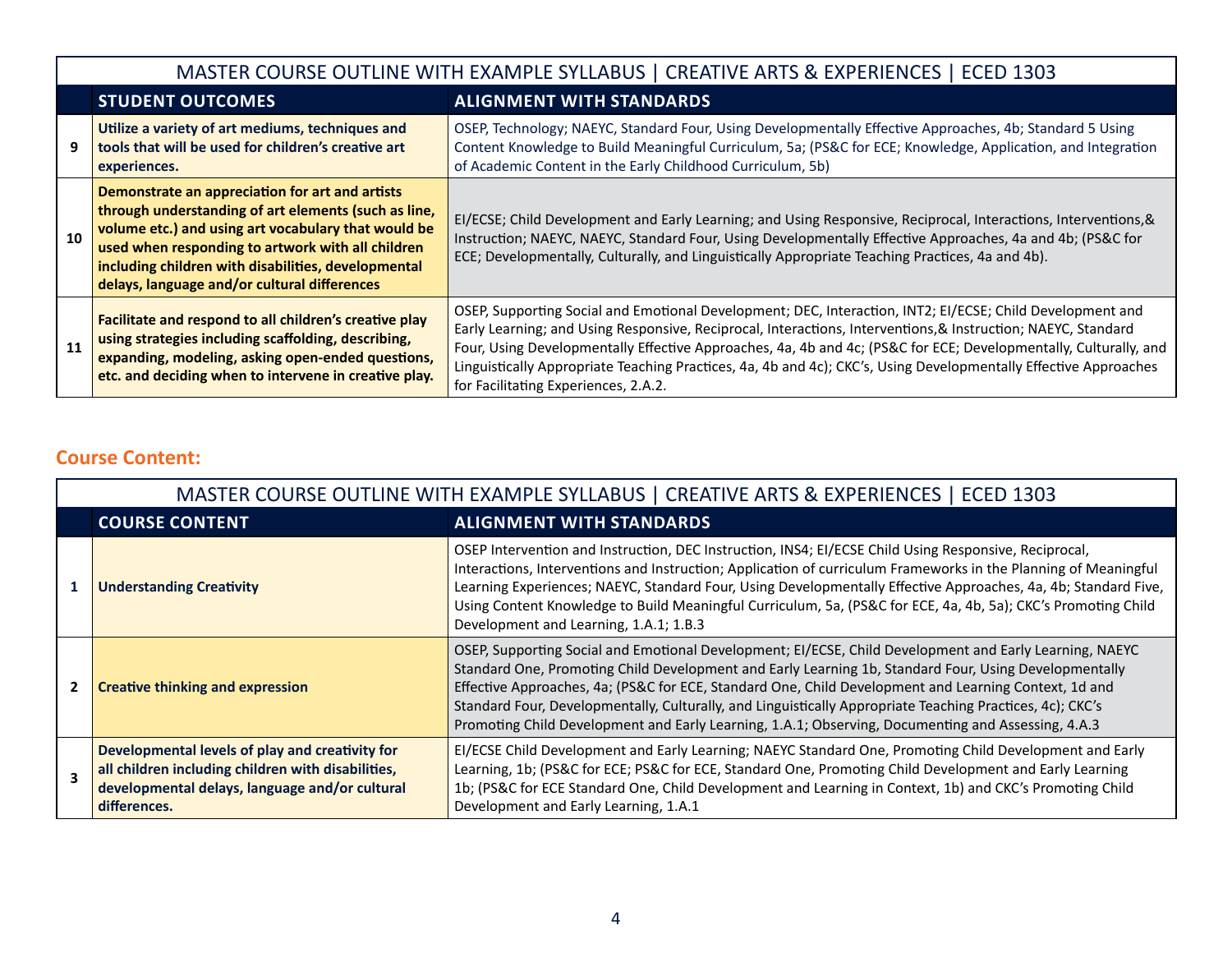|                         |                                                                                                                                                                                                                                                                          | MASTER COURSE OUTLINE WITH EXAMPLE SYLLABUS   CREATIVE ARTS & EXPERIENCES   ECED 1303                                                                                                                                                                                                                                                                                                                                                                                                                                                                                                                 |  |  |
|-------------------------|--------------------------------------------------------------------------------------------------------------------------------------------------------------------------------------------------------------------------------------------------------------------------|-------------------------------------------------------------------------------------------------------------------------------------------------------------------------------------------------------------------------------------------------------------------------------------------------------------------------------------------------------------------------------------------------------------------------------------------------------------------------------------------------------------------------------------------------------------------------------------------------------|--|--|
|                         | <b>COURSE CONTENT</b>                                                                                                                                                                                                                                                    | <b>ALIGNMENT WITH STANDARDS</b>                                                                                                                                                                                                                                                                                                                                                                                                                                                                                                                                                                       |  |  |
| $\overline{\mathbf{A}}$ | Teacher roles and strategies to develop all children's<br>artistic expression including children with disabilities,<br>developmental delays, language and/or cultural<br>differences                                                                                     | OSEP: Intervention and Instruction; DEC, Instruction, INS4; El/ECSE, Using Responsive, Reciprocal, Interactions,<br>Interventions and Instruction, Application of Curriculum Frameworks in Planning of Meaningful Learning<br>Experiences; NAEYC, Standard Four, Using Developmentally Effective Approaches, 4b and Standard Five, Using<br>Content Knowledge to Build Meaningful Curriculum, 5a; (PS&C for ECE; Standard 4, Developmentally, Culturally,<br>and Linguistically Appropriate Teaching Practices, 4c);                                                                                  |  |  |
| 5                       | Setting up an inviting, aesthetic environment and<br>understanding the importance of aesthetics for all<br>children.                                                                                                                                                     | OSEP, Intervention and Instruction; DEC, Instruction INS4, Environments, E4; EI/ECSE Using Responsive,<br>Reciprocal, Interactions, Interventions, & Instruction                                                                                                                                                                                                                                                                                                                                                                                                                                      |  |  |
| 6                       | <b>Exploring and creating Play Environments (Dramatic</b><br>Play, Block Play, Outdoor and Music and Movement)<br>and facilitating creative play for all children including<br>children with disabilities, developmental delays,<br>language and/or cultural differences | OSEP: Intervention and Instruction; DEC, Instruction, INS4; EI/ECSE Interaction, Intervention, Instruction; NAEYC,<br>Standard One, Promoting Child Development and Early Learning 1c, (PS&C for ECE; Standard One, Promoting<br>Child Development and Early Learning 1c).                                                                                                                                                                                                                                                                                                                            |  |  |
| $\overline{\mathbf{z}}$ | Practices and techniques to support and scaffold all<br>children's creative development including children<br>with disabilities, delays, language and/or cultural<br>differences.                                                                                        | OSEP Intervention and Instruction; DEC, Instruction, INS4, EI/ECSE, Using Responsive, Reciprocal, Interactions,<br>Interventions, & Instruction; NAEYC, Standard Four, Using Developmentally Effective Approaches, 4a and 4b;<br>(PS&C for ECE; Developmentally, Culturally, and Linguistically Appropriate Teaching Practices, 4a,4b and 4c); CKC's<br>Build a Meaningful Planned Program of Learning and Development, 3.A.3                                                                                                                                                                         |  |  |
| 8                       | Planning, implementing and evaluating creative<br>experiences across the Early Childhood Curriculum<br>using the Creative Arts Early Learning Development<br>Standards (E.L.D.S.).                                                                                       | OSEP, Intervention and Instruction, DEC Instruction, INS4; EI/ECSE, Using Responsive, Reciprocal, Interactions,<br>Interventions, & Instruction; Application of Curriculum Frameworks in the Planning of Meaningful Learning<br>Experiences; NAEYC, Standard Four, Using Developmentally Effective Approaches, 4b; Standard 5 Using Content<br>Knowledge to Build Meaningful Curriculum, 5a; (PS&C for ECE; Knowledge, Application, and Integration of<br>Academic Content in the Early Childhood Curriculum, 5b); CKC's, Building a Meaningful Planned Program of<br>Learning and Development, 3.A.3 |  |  |
| 9                       | A variety of Art Media including, materials such<br>as, sand, water, woodworking, clay, drawing<br>implements, etc.                                                                                                                                                      | OSEP Technology; NAEYC, Standard Four, Using Developmentally Effective Approaches, 4b; Standard 5 Using<br>Content Knowledge to Build Meaningful Curriculum, 5a; (PS&C for ECE; Knowledge, Application, and Integration<br>of Academic Content in the Early Childhood Curriculum, 5b)                                                                                                                                                                                                                                                                                                                 |  |  |
| 10                      | Art elements and vocabulary for discussing art with<br>all children.                                                                                                                                                                                                     | EI/ECSE; Child Development and Early Learning; and Using Responsive, Reciprocal, Interactions, Interventions,<br>& Instruction; NAEYC, NAEYC, Standard Four, Using Developmentally Effective Approaches, 4a and 4b; (PS&C for<br>ECE; Developmentally, Culturally, and Linguistically Appropriate Teaching Practices, 4a and 4b).                                                                                                                                                                                                                                                                     |  |  |
| 11                      | Facilitating and responding to all children's creative<br>play using strategies including scaffolding, describing,<br>expanding, modeling, asking open-ended questions,<br>etc. and deciding when to intervene in creative play                                          | OSEP, Supporting Social and Emotional Development; DEC, Interaction, INT2; EI/ECSE; Child Development and<br>Early Learning; and Using Responsive, Reciprocal, Interactions, Interventions, & Instruction; NAEYC, Standard<br>Four, Using Developmentally Effective Approaches, 4a, 4b and 4c; (PS&C for ECE; Developmentally, Culturally, and<br>Linguistically Appropriate Teaching Practices, 4a, 4b and 4c); CKC's, Using Developmentally Effective Approaches<br>for Facilitating Experiences, 2.A.2.                                                                                            |  |  |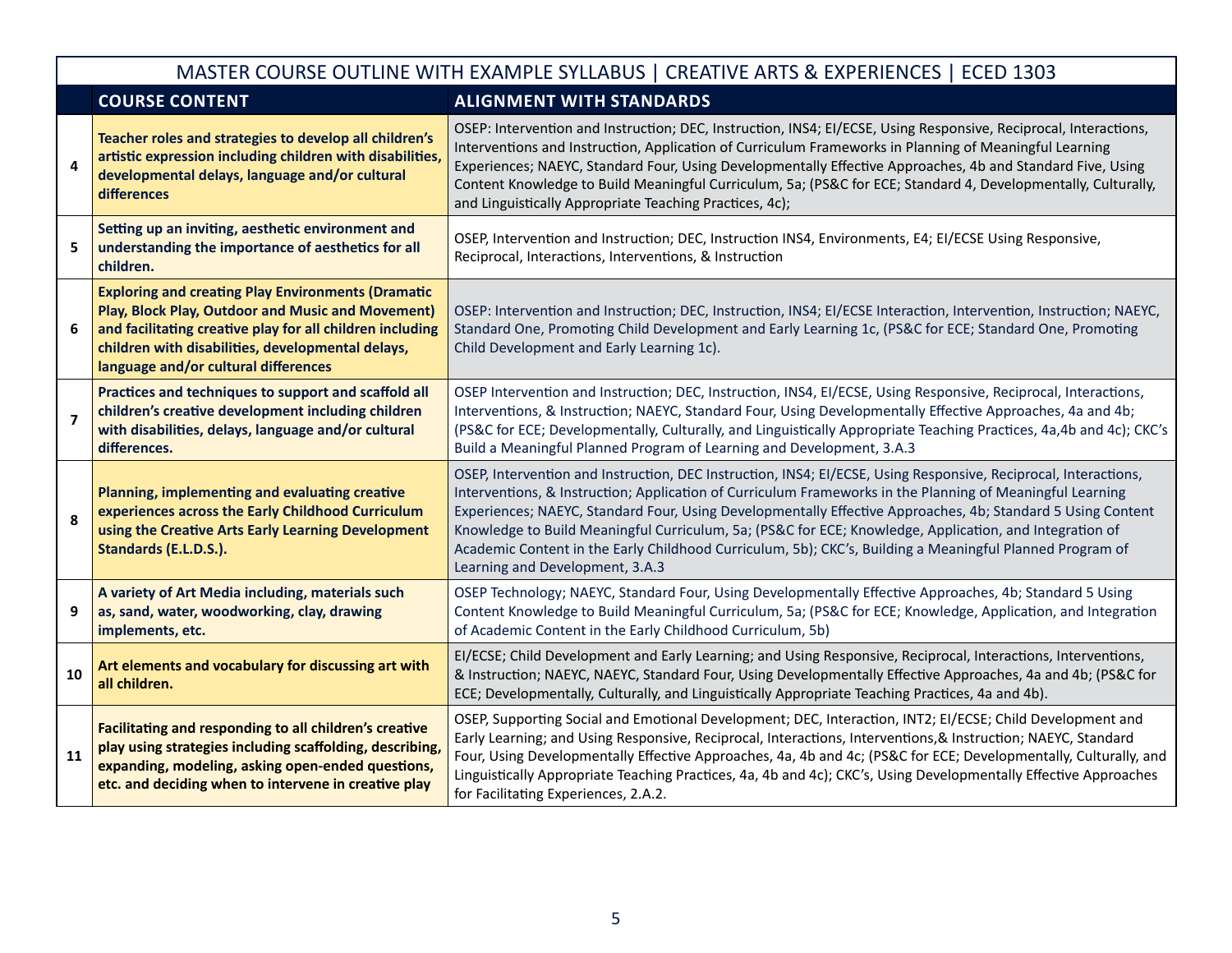## **STANDARDS**

CT State Core Knowledge and Competencies (CKC)

Division of Early Childhood of the Council for Exceptional Children (DEC)

Early Intervention/Early Childhood Special Education (EI/ECSE)

National Association for the Education of Young Children (NAEYC)

Office of Special Education Programs (OSEP)

Professional Standards and Competencies for Early Childhood Educators (Power to the Profession (P2P) Standards)

## **KEY EXPERIENCES**

- 1. In order to understand the creative process students will explore various visual art media and how children use them (CO 1, 2 and 9)
	- Using a variety of paints and techniques including tempera, watercolor, and finger-paint.
	- Crayon rubbings, resist and etching
	- Chalk and pastels, including self-portraits and sketching a still-life
	- Multi-cultural fine crafts such as weaving and masks
	- Paper and scissors
	- Various types of clay, including tools and techniques.
	- Sculpture, wire, collage, recyclables
- 2. Develop experiences for creative play\*: (CO 4, 7 and 11)
	- Practice facilitating play including cooperative play, using open-ended questioning, describing children's play, deciding when to intervene in play and extending children's play.

 *\*Pay careful attention to E.L.D.S. Cognition Standard in relation to creative play.*

- 3. Students will design a web, using the Creative Arts Early Learning Development Standards (E.L.D.S.) integrating creative experiences across the curriculum including differentiating for children with disabilities, delays, language and/or cultural differences\* and discuss the variations in experience planning among differing curriculum approaches such as Montessori, Reggio, Project, thematic, emergent etc. (CO 8)  *\*Refer to: "Supporting All Children Using the CT ELDS: A Guide to Domain and Strands"*
- 4. Students will collect found and recyclable materials, related to home, family, or culture, which will be brought to class. Students will then sort and arrange materials in an inviting and aesthetically pleasing display which would enhance all children's language, math, science, sensory, creative and physical skills. (CO 1 and 5)
- 5. Students will visit the art studio or art area of a preschool classroom and assess the environment, including furnishings, the variety of materials, tools, display and art resources for all children including children with disabilities, delays, language and/or cultural differences.(CO 5)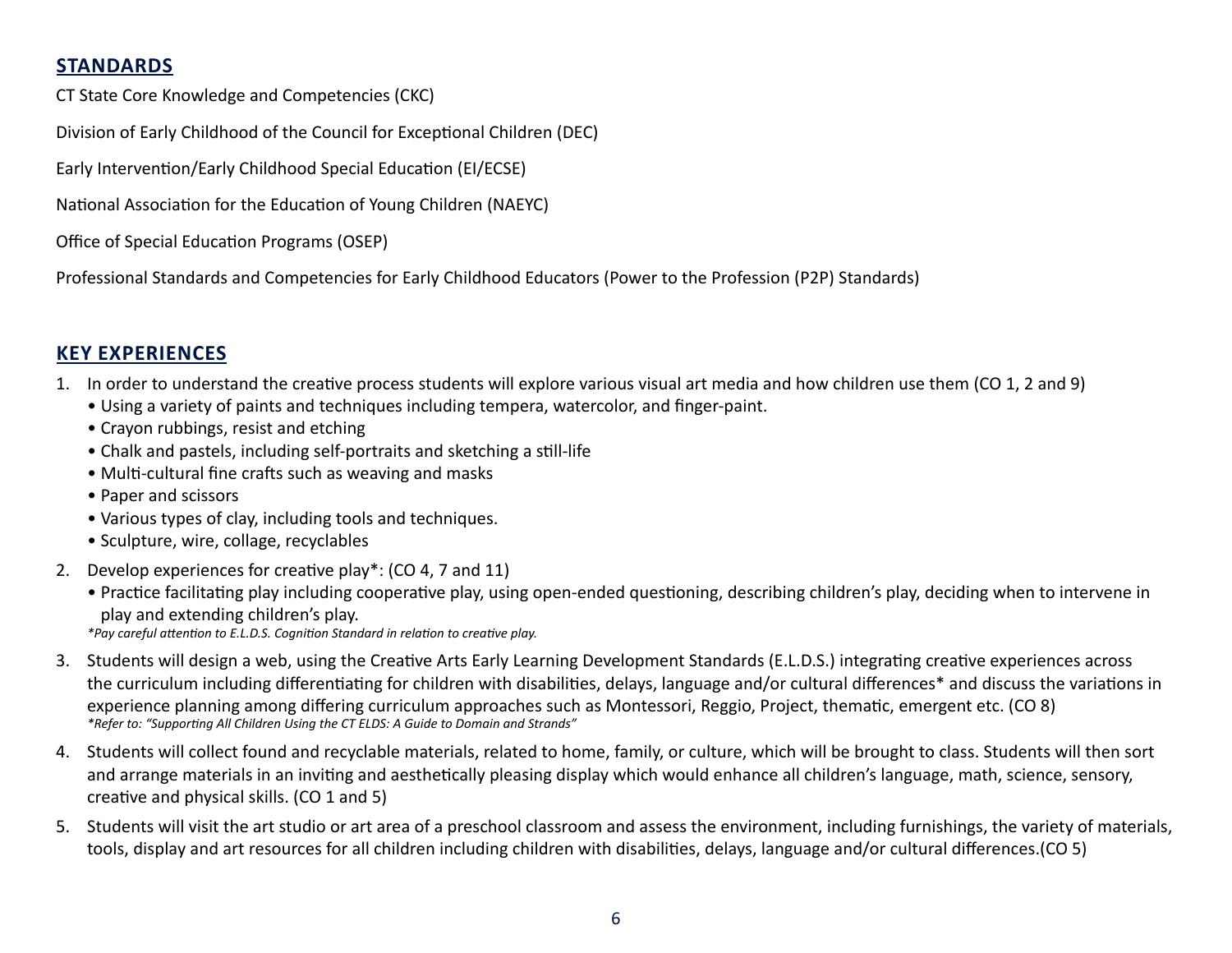- 6. Class will take a field trip to a virtual or actual fine arts museum and practice introducing all children to art, using the language of art including describing art processes and elements to develop children's art appreciation. (CO 10)
- 7. Students will review and design multiple creative play centers such as dramatic play, block play, music and movement and outdoor environments which support the development of all children including children with disabilities, developmental delays, language and/or cultural differences.(CO 6)
- 8. Students will observe children's creative expressions and play to determine the developmental level of each. (CO 3)
- 9. Creative and divergent thinking exercises: Students will brainstorm a variety of uses for diverse materials, e.g., students will be given a small box and will come up with various uses in order for them to make the connection to children's creative ability, problem solving and thinking skills. (CO 4)

# **RESOURCES**

### **Books**

- CTELDS: Connecticut Early Learning and Development Standards, CT. Office of Early Childhood *Supporting All Children Using the CT ELDS: A Guide to Domain and Strands*; CT. Office of Early Childhood
- Nurturing Creativity, Isbell, Rebecka and Yoss Iizawa, Sonia Akiko. NAEYC: Washington 2016 **ISBN**: 9781938113215 Spotlight on Young Children and the Creative Arts, edited by Derry Koralek, NAEYC
- More Than Painting, Preschool and Kindergarten: Exploring the Wonders of Art, by Sally Moomaw and Brenda Hieronymus. The Creative Arts: A Process Approach for Teachers and Children, by Linda Carol Edwards
- Childcare Exchange, Curriculum: Art, Music, Movement, Drama, A Beginnings Workshop Book

### **Websites**

- *Stages of [Creativity:](https://ilslearningcorner.com/stages-creativity-kids-blocked-4-stages-creativity/#:~:text=There%20are%20four%20stages%20that,visual%20processing%20and%20emotional%20grounding) Why Some Kids Are "Blocked" from the Four Stages of Creativity [https://ilslearningcorner.com/stages-creativity-kids-blocked-4-stages-creativity/#:~:text=There%20are%20four%20stages%20that,visual%20](https://ilslearningcorner.com/stages-creativity-kids-blocked-4-stages-creativity/#:~:text=There%20are%20four%20stages%20that,visual%20processing%20and%20emotional%20grounding) [processing%20and%20emotional%20grounding\).](https://ilslearningcorner.com/stages-creativity-kids-blocked-4-stages-creativity/#:~:text=There%20are%20four%20stages%20that,visual%20processing%20and%20emotional%20grounding)*
- *Extension Alliance for Better Childcare, <https://childcare.extension.org/child-care-for-children-with-special-needs/>*
- *Creative Suggestions, Lisa Murphy, [www.ooeygooey.com/handouts/art.pdf](https://www.ooeygooey.com/handouts/art.pdf)*
- *Understanding the Four Stages of the Creative Process, [https://www.wework.com/ideas/worklife/understanding-the-four-stages-of-the](https://www.wework.com/ideas/professional-development/creativity-culture/understanding-the-four-stages-of-the-creative-process)[creative-process](https://www.wework.com/ideas/professional-development/creativity-culture/understanding-the-four-stages-of-the-creative-process)*
- *National Arts Standards, [https://www.nationalartsstandards.org/sites/default/files/Visual%20Arts%20at%20a%20Glance%20-%20new%20](https://www.nationalartsstandards.org/sites/default/files/Visual%20Arts%20at%20a%20Glance%20-%20new%20copyright%20info.pdf) [copyright%20info.pdf](https://www.nationalartsstandards.org/sites/default/files/Visual%20Arts%20at%20a%20Glance%20-%20new%20copyright%20info.pdf)*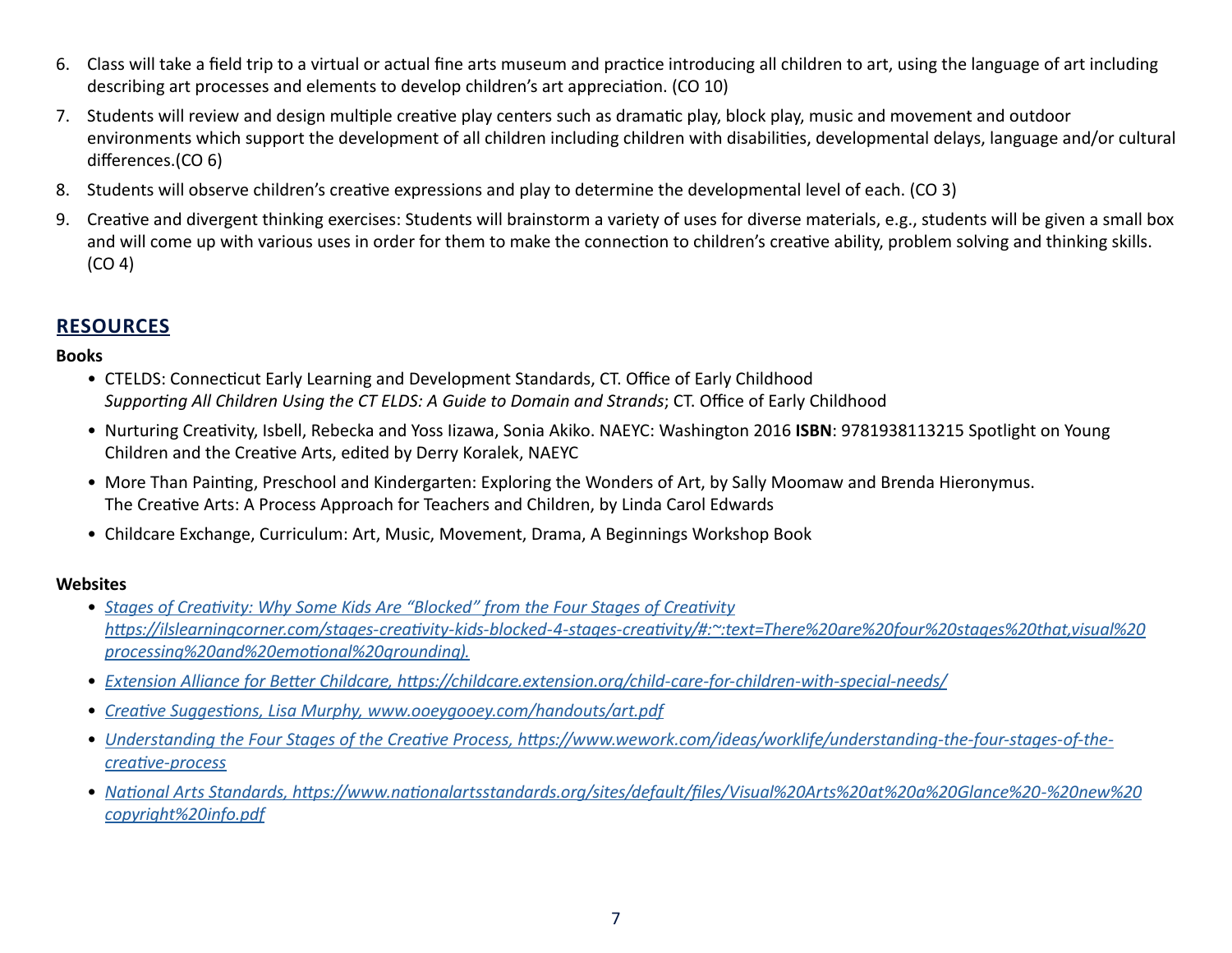#### **Videos**

- *Webinar NAEYC by Dr. Rebecca Isabell and Sonia Yoshizowa, [https://www.youtube.com/watch?v=OCG\\_2G5FYJM](https://www.youtube.com/watch?v=OCG_2G5FYJM)*
- *Community Playthings: Block Play video, <https://www.youtube.com/watch?v=tRlnvg7tb2k>*
- *Outdoor play and learning: loose parts, <https://www.youtube.com/watch?v=tRlnvg7tb2k>*
- *Playing with Loose Parts, <https://www.youtube.com/watch?v=tRlnvg7tb2k>*

### **Articles**

- *Drew, W. F. and Rankin, B (2004), Promoting Creativity for Life: Using [Open-Ended](https://www.childcareexchange.com/catalog/product/everyone-can-be-creative--here-is-how/5020660/) Materials [Neugebauer,](https://www.childcareexchange.com/catalog/product/everyone-can-be-creative--here-is-how/5020660/) Roger, Everyone Can be Creative: Here's How [https://www.childcareexchange.com/catalog/product/everyone-can-be-creative--here-is-how/502](https://www.childcareexchange.com/catalog/product/everyone-can-be-creative--here-is-how/5020660/)0660/*
- *Creativity [Throughout](https://www.naeyc.org/resources/pubs/yc/nov2017/creativity-throughout-day) The Day, Lisa Hansel Young Children, November, 2017 <https://www.naeyc.org/resources/pubs/yc/nov2017/creativity-throughout-day>*
- *Art At the Heart, Kelly J. [Massey](https://www.naeyc.org/resources/blog/creativity-throughout-day) <https://www.naeyc.org/resources/blog/creativity-throughout-day>*
- *How and Why the Arts Support Language Learning and [Cognition,](https://www.psychologytoday.com/us/blog/arts-all-children/201709/how-and-why-the-arts-support-language-learning-and-cognition) Alida Anderson, Phd. <https://www.psychologytoday.com/us/blog/arts-all-children/201709/how-and-why-the-arts-support-language-learning-and-cognition>*
- *Creative arts activities for children with special needs by [Childcare](https://childcare.extension.org/creative-art-activities-for-children-with-special-needs/) <https://childcare.extension.org/creative-art-activities-for-children-with-special-needs/>*

### **Children's Books**

- Lucy's Picture by Nicola Moon Amazing Grace by Mary Hoffman
- What To Do With A Box by Jane Yolen
- Not A Box by Antoinette Portis
- Not A Stick by Antoinette Portis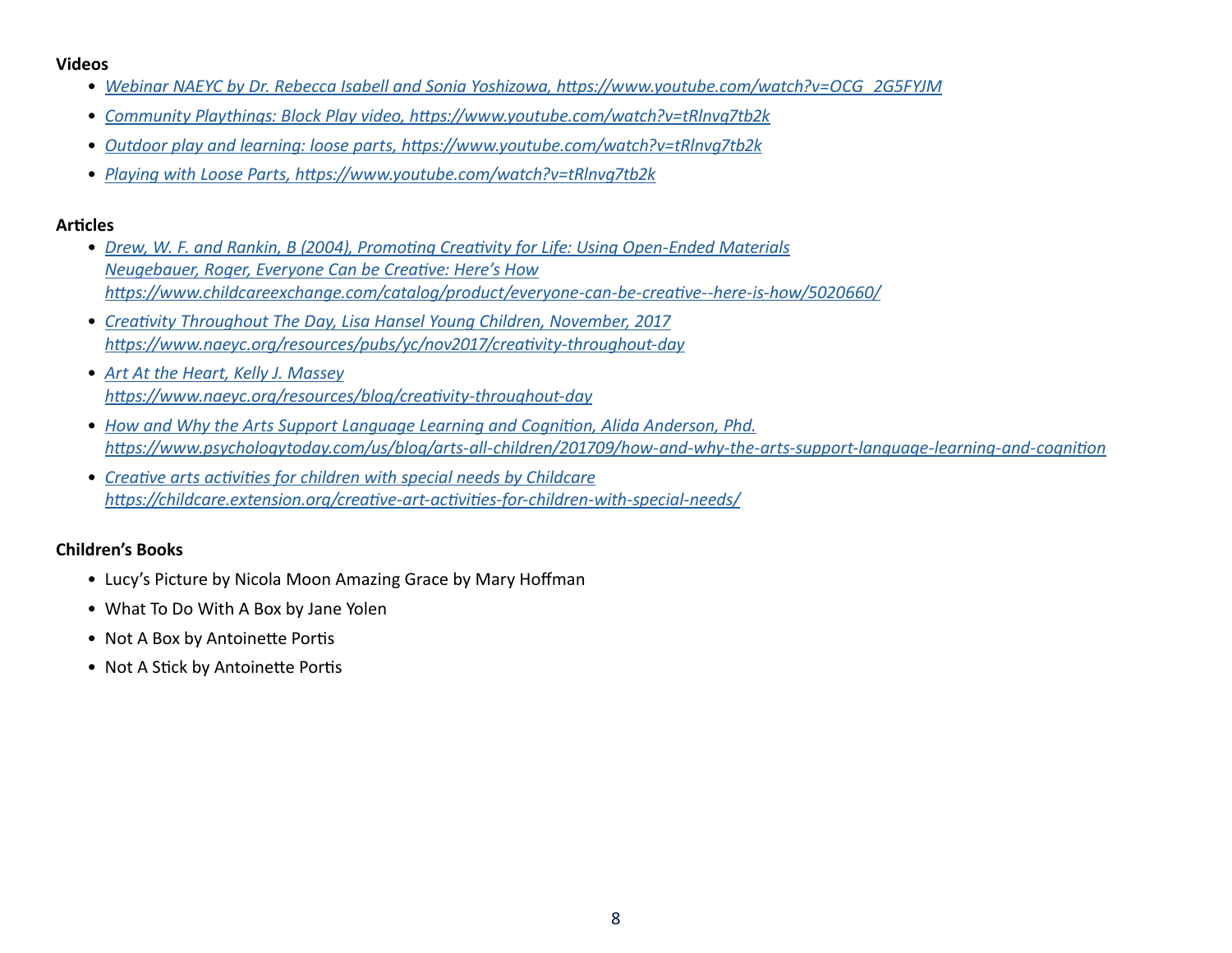|                             |                                                                                                                                                                                                                                                                                                                                                                                                                             |                                                   | MASTER COURSE OUTLINE WITH EXAMPLE SYLLABUS   CREATIVE ARTS & EXPERIENCES   ECED 1303                                                          |                                                            |
|-----------------------------|-----------------------------------------------------------------------------------------------------------------------------------------------------------------------------------------------------------------------------------------------------------------------------------------------------------------------------------------------------------------------------------------------------------------------------|---------------------------------------------------|------------------------------------------------------------------------------------------------------------------------------------------------|------------------------------------------------------------|
| <b>DATE</b>                 | <b>TOPIC AND LEARNING ACTIVITY</b>                                                                                                                                                                                                                                                                                                                                                                                          | <b>ALIGNMENT WITH</b><br><b>COURSE OBJECTIVES</b> | <b>ASSIGNMENTS</b>                                                                                                                             | <b>ALIGNMENT</b><br><b>WITH STUDENT</b><br><b>OUTCOMES</b> |
| <b>Week</b><br>$\mathbf{1}$ | Introduction and course overview                                                                                                                                                                                                                                                                                                                                                                                            |                                                   |                                                                                                                                                |                                                            |
| $\overline{2}$              | <b>Understanding Creativity</b><br>Process vs. Product<br>In cooperative learning groups, students will observe<br>children's creative expressions and determine the<br>developmental level of each.<br><b>Read: Not A Stick</b>                                                                                                                                                                                            | (CO 1 and 3)                                      |                                                                                                                                                |                                                            |
| 3                           | <b>Creative thinking and expression</b><br>*Creative and divergent thinking exercises: In cooperative<br>learning groups, students will brainstorm possibilities of<br>diverse materials, e.g., students will be given a small box<br>and will come up with various uses in order for them to<br>make the connection to children's creative ability, problem<br>solving and thinking skills.<br>Read: What To Do With A Box | (CO <sub>4</sub> )                                |                                                                                                                                                |                                                            |
| 4                           | Developmental levels of play and creativity for<br>all children including children with disabilities,<br>developmental delays, language and/or cultural<br>differences.<br>*Practice facilitating play including cooperative play,<br>using open-ended questioning, describing children's<br>play, deciding when to intervene in play and extending<br>children's play                                                      | (CO 4, 7 and 11)                                  | Students will develop experiences for creative play.<br>*Pay careful attention to E.L.D.S. Cognition Standard in<br>relation to creative play. | S.O. 8                                                     |
| 5                           | A variety of Art Media including, materials such as, sand,<br>water, woodworking, clay, drawing implements, etc.<br>*Students will explore various visual art media and how<br>children use them<br>Read: Lucy's Picture                                                                                                                                                                                                    | C.0.9                                             |                                                                                                                                                |                                                            |
| 6                           | Teacher roles and strategies to develop all children's<br>artistic expression including children with disabilities,<br>developmental delays, language and/or cultural<br>differences strategies to develop children's artistic<br>expression.                                                                                                                                                                               | (CO 2, 87)                                        |                                                                                                                                                |                                                            |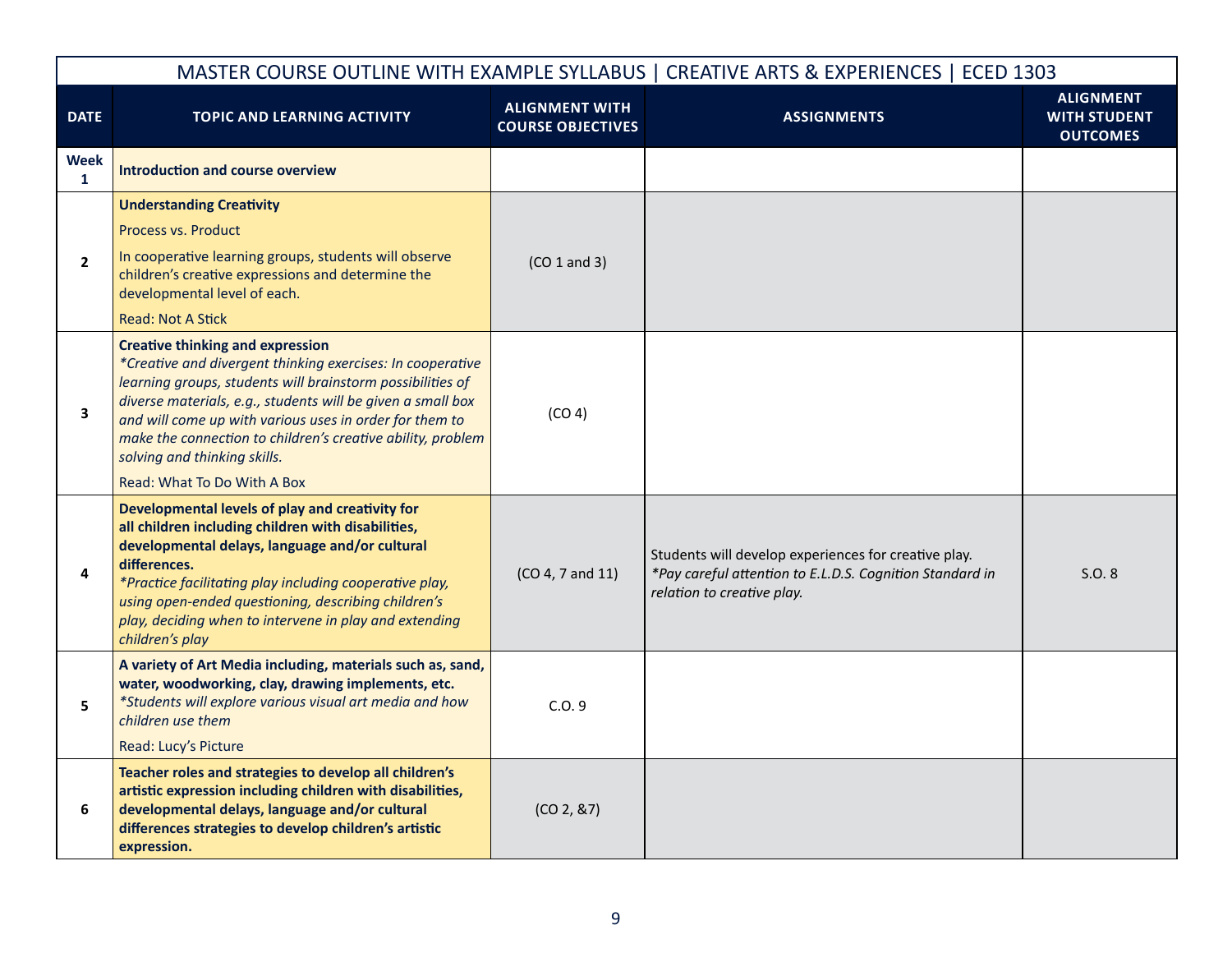|                         | MASTER COURSE OUTLINE WITH EXAMPLE SYLLABUS   CREATIVE ARTS & EXPERIENCES   ECED 1303                                                                                                                                                                                                                                                                                                                                                                                                                                                                                       |                                                   |                                                                                                                                                                                                                                                                       |                                                            |  |
|-------------------------|-----------------------------------------------------------------------------------------------------------------------------------------------------------------------------------------------------------------------------------------------------------------------------------------------------------------------------------------------------------------------------------------------------------------------------------------------------------------------------------------------------------------------------------------------------------------------------|---------------------------------------------------|-----------------------------------------------------------------------------------------------------------------------------------------------------------------------------------------------------------------------------------------------------------------------|------------------------------------------------------------|--|
| <b>DATE</b>             | TOPIC AND LEARNING ACTIVITY                                                                                                                                                                                                                                                                                                                                                                                                                                                                                                                                                 | <b>ALIGNMENT WITH</b><br><b>COURSE OBJECTIVES</b> | <b>ASSIGNMENTS</b>                                                                                                                                                                                                                                                    | <b>ALIGNMENT</b><br><b>WITH STUDENT</b><br><b>OUTCOMES</b> |  |
| $\overline{\mathbf{z}}$ | Practices and techniques to support and scaffold all<br>children's creative development including children with<br>disabilities, delays, language and/or cultural differences.<br>*Students will explore various visual art media and how<br>children use them                                                                                                                                                                                                                                                                                                              | (CO <sub>2</sub> )                                |                                                                                                                                                                                                                                                                       |                                                            |  |
| 8                       | Facilitating and responding to all children's creative play.<br>*Role play using strategies including describing,<br>expanding, modeling, asking open-ended questions, and<br>deciding when to intervene in creative play for all children<br>including children with disabilities, delay, language and/<br>or cultural differences.                                                                                                                                                                                                                                        | (CO <sub>2</sub> )                                | *Students will collect found and recyclable materials,<br>related to home, family, or culture, which will be brought<br>to class.                                                                                                                                     | S.0.1, 5                                                   |  |
| 9                       | The importance of aesthetics to all children and setting<br>up an inviting, aesthetic environment.<br>*Students will then sort and arrange materials in an<br>inviting and aesthetically pleasing display which would<br>enhance all children's language, math, science, sensory,<br>creative and physical skills.                                                                                                                                                                                                                                                          | $(CO 1$ and 5)                                    |                                                                                                                                                                                                                                                                       |                                                            |  |
| 10                      | <b>Art Center Environments</b><br>*Students will visit the art studio or art area of a<br>preschool classroom and assess the environment,<br>including furnishings, the variety of materials, tools,<br>display and art resources for all children including<br>children with disabilities, delays, language and/or cultural<br>differences                                                                                                                                                                                                                                 | (CO <sub>5</sub> )                                |                                                                                                                                                                                                                                                                       |                                                            |  |
| 11                      | <b>Exploring and creating Play Environments (Dramatic</b><br>Play, Block Play, and Music and Movement) and<br>facilitating creative play for all children including<br>children with disabilities, developmental delays,<br>language and/or cultural differences<br>*Students will review and multiple creative play centers<br>such as dramatic play, block play, music and movement<br>which support the development of all children including<br>children with disabilities, developmental delays, language<br>and/or cultural differences<br><b>Read: Amazing Grace</b> | (CO <sub>6</sub> )                                | *Students will design multiple creative play centers such<br>as dramatic play, block play, music and movement which<br>support the development of all children including children<br>with disabilities, developmental delays, language and/or<br>cultural differences | S.O.6                                                      |  |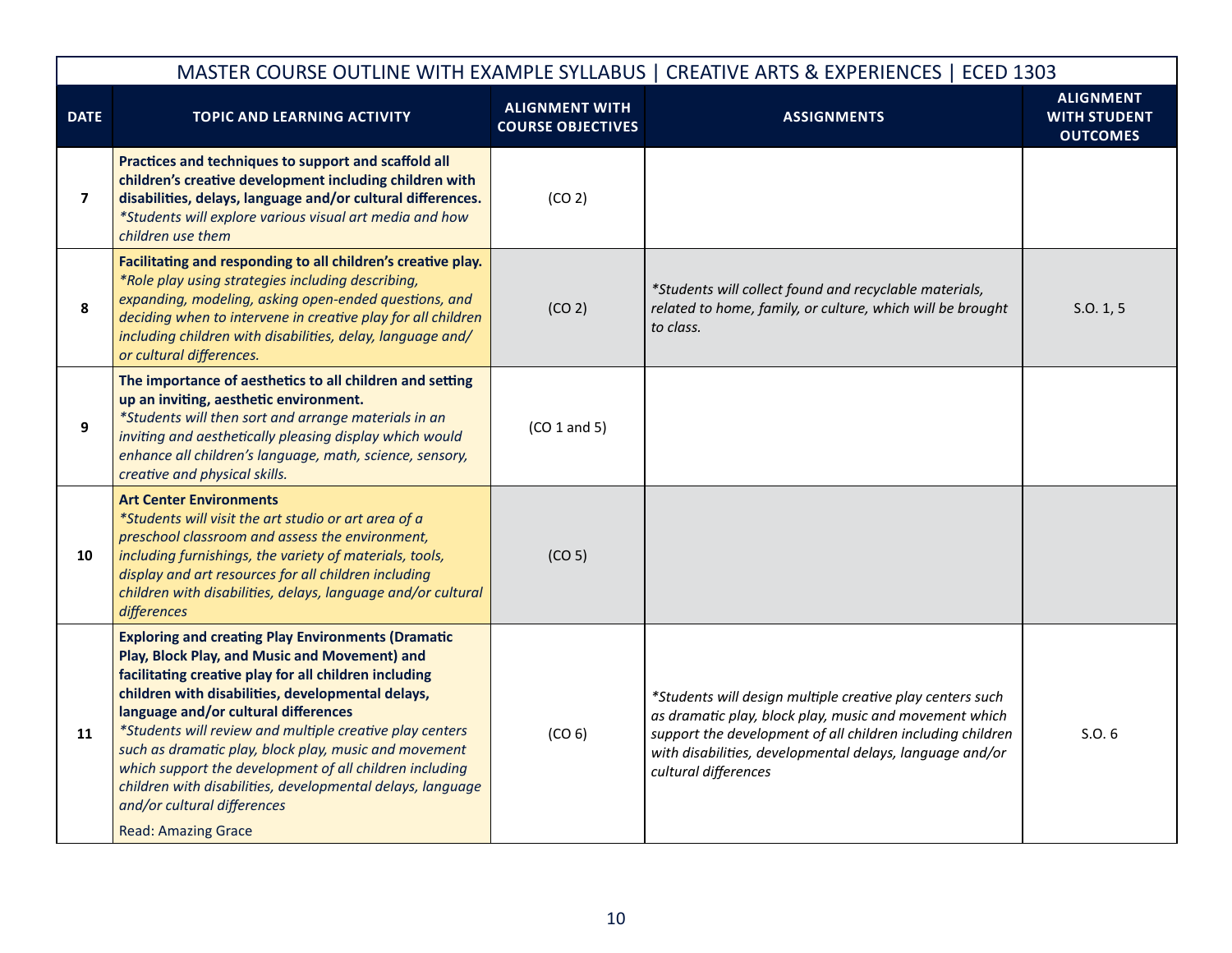|             |                                                                                                                                                                                                                                                                                                                                                                                                                                                                                                                                                                                                                                                                              |                                                   | MASTER COURSE OUTLINE WITH EXAMPLE SYLLABUS   CREATIVE ARTS & EXPERIENCES   ECED 1303                                                                                                                                                                                                                                                                                     |                                                            |
|-------------|------------------------------------------------------------------------------------------------------------------------------------------------------------------------------------------------------------------------------------------------------------------------------------------------------------------------------------------------------------------------------------------------------------------------------------------------------------------------------------------------------------------------------------------------------------------------------------------------------------------------------------------------------------------------------|---------------------------------------------------|---------------------------------------------------------------------------------------------------------------------------------------------------------------------------------------------------------------------------------------------------------------------------------------------------------------------------------------------------------------------------|------------------------------------------------------------|
| <b>DATE</b> | <b>TOPIC AND LEARNING ACTIVITY</b>                                                                                                                                                                                                                                                                                                                                                                                                                                                                                                                                                                                                                                           | <b>ALIGNMENT WITH</b><br><b>COURSE OBJECTIVES</b> | <b>ASSIGNMENTS</b>                                                                                                                                                                                                                                                                                                                                                        | <b>ALIGNMENT</b><br><b>WITH STUDENT</b><br><b>OUTCOMES</b> |
| 12          | <b>Exploring and creating Outdoor Play Environments and</b><br>facilitating creative play with Loose Parts for all children<br>including children with disabilities, developmental<br>delays, language and/or cultural differences<br>*Students will review the outdoor play environment and<br>use loose parts to support the creative development<br>of all children including children with disabilities,<br>developmental delays, language and/or cultural<br>differences<br><b>Show Videos: Outdoor play and learning: loose parts</b><br>https://www.youtube.com/watch?v=tRlnvg7tb2k<br><b>Playing with Loose Parts</b><br>https://www.youtube.com/watch?v=tRlnvg7tb2k | C.0.6                                             | *Students will design the outdoor play environment and<br>use loose parts to support the creative development<br>of all children including children with disabilities,<br>developmental delays, language and/or cultural<br>differences                                                                                                                                   | S.0.6                                                      |
| 13          | Planning, implementing and evaluating creative<br>experiences across the Early Childhood Curriculum using<br>the Creative Arts Early Learning Development Standards<br>(E.L.D.S.).<br>*Discuss the variations in experience planning among<br>differing curriculum approaches such as Montessori,<br>Reggio, Project, thematic, emergent etc.<br>Review "Supporting All Children Using the CT ELDS: A                                                                                                                                                                                                                                                                        | (CO 8)                                            |                                                                                                                                                                                                                                                                                                                                                                           |                                                            |
| 14          | <b>Guide to Domain and Strands"</b><br>Practicing, Planning, implementing and evaluating<br>creative experiences across the Early Childhood<br><b>Curriculum using the Creative Arts Early Learning</b><br><b>Development Standards (E.L.D.S.).</b><br>*Use the variations in experience planning among<br>differing curriculum approaches such as Montessori,<br>Reggio, Project, thematic, emergent etc.<br>Review "Supporting All Children Using the CT ELDS: A<br><b>Guide to Domain and Strands"</b>                                                                                                                                                                    | C.0.8                                             | *Students will design a web, using the Creative Arts Early<br>Learning Development Standards (E.L.D.S.) integrating<br>creative experiences across the curriculum including<br>differentiating for children with disabilities, delays,<br>language and/or cultural differences.<br>Refer to "Supporting All Children Using the CT ELDS: A<br>Guide to Domain and Strands" | S.O. 8                                                     |
| 15          | Art elements and vocabulary for discussing art<br>with all children.<br>*Class will take a field trip to a virtual or actual fine arts<br>museum and practice introducing all children to art, using<br>the language of art including describing art processes and<br>elements to develop children's art appreciation.                                                                                                                                                                                                                                                                                                                                                       | C.0.10                                            |                                                                                                                                                                                                                                                                                                                                                                           |                                                            |